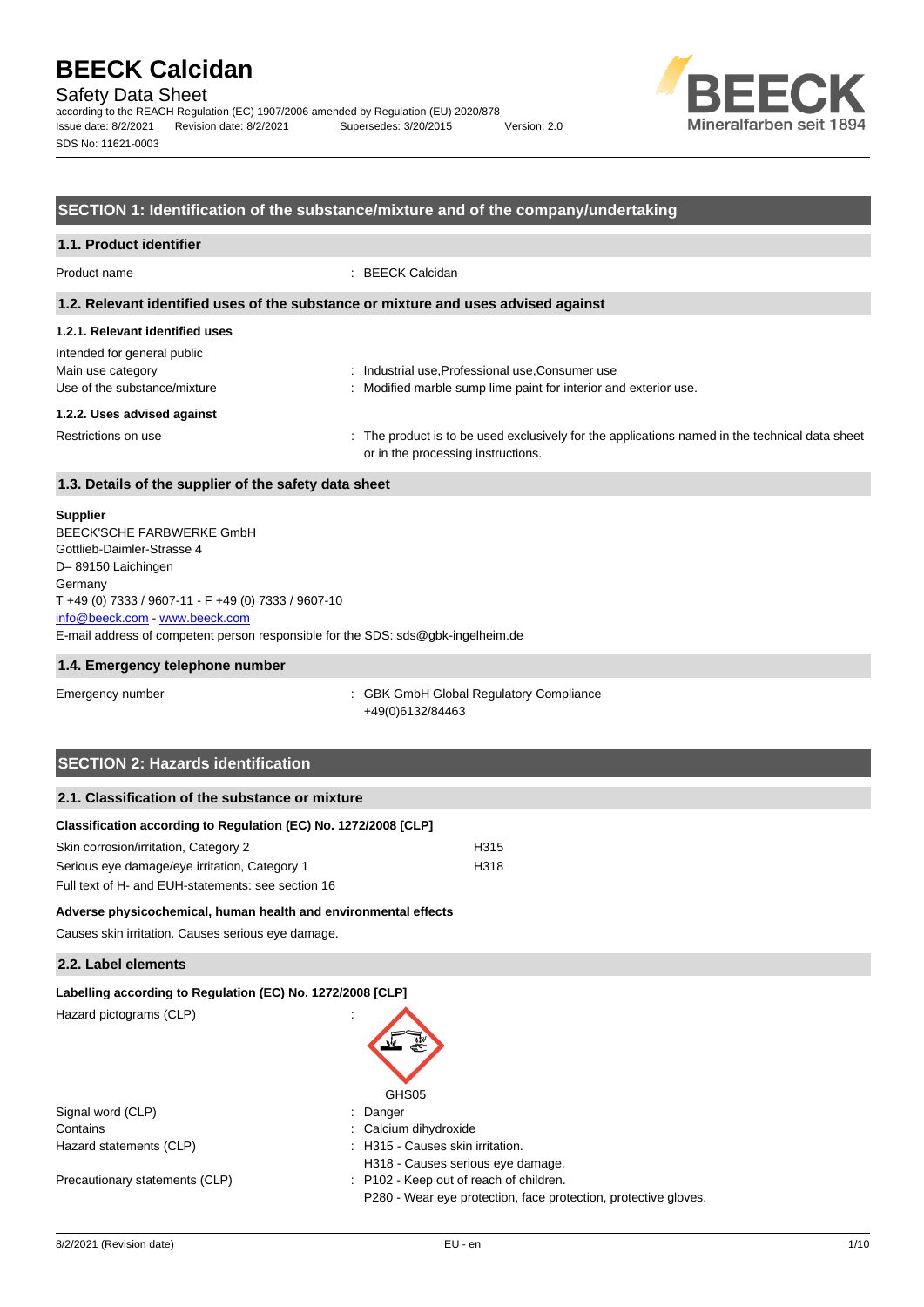## Safety Data Sheet

according to the REACH Regulation (EC) 1907/2006 amended by Regulation (EU) 2020/878 SDS No: 11621-0003



|                           | P302+P352 - IF ON SKIN: Wash with plenty of soap and water.<br>P305+P351+P338 - IF IN EYES: Rinse cautiously with water for several minutes. Remove<br>contact lenses, if present and easy to do. Continue rinsing.<br>P310 - Immediately call a doctor, a POISON CENTER. |
|---------------------------|---------------------------------------------------------------------------------------------------------------------------------------------------------------------------------------------------------------------------------------------------------------------------|
| EUH-statements            | : EUH211 - Warning! Hazardous respirable droplets may be formed when sprayed. Do not<br>breathe spray or mist.                                                                                                                                                            |
| Child-resistant fastening | : Not applicable                                                                                                                                                                                                                                                          |
| Tactile warning           | : Not applicable                                                                                                                                                                                                                                                          |

## **2.3. Other hazards**

No additional information available

## **SECTION 3: Composition/information on ingredients**

## **3.1. Substances**

Not applicable

### **3.2. Mixtures**

| <b>Name</b>                                                                   | <b>Product identifier</b>                                                                                | %              | <b>Classification according to</b><br><b>Regulation (EC) No. 1272/2008</b><br>[CLP] |
|-------------------------------------------------------------------------------|----------------------------------------------------------------------------------------------------------|----------------|-------------------------------------------------------------------------------------|
| Calcium dihydroxide<br>Substance with a Community workplace exposure<br>limit | CAS-No.: 1305-62-0<br>EC-No.: 215-137-3<br>REACH-no: 01-2119475151-<br>45                                | $\ge 5 - < 15$ | <b>Skin Irrit. 2, H315</b><br>Eye Dam. 1, H318<br>STOT SE 3, H335                   |
| Titanium dioxide<br>(Note 10)                                                 | CAS-No.: 13463-67-7<br>EC-No.: 236-675-5<br>EC Index-No.: 022-006-00-2<br>REACH-no: 01-2119489379-<br>17 | $\ge 5 - < 10$ | Carc. 2, H351                                                                       |

Note 10 : The classification as a carcinogen by inhalation applies only to mixtures in powder form containing 1 % or more of titanium dioxide which is in the form of or incorporated in particles with aerodynamic diameter  $\leq 10 \,\mu m$ . Full text of H- and EUH-statements: see section 16

## **SECTION 4: First aid measures**

## **4.1. Description of first aid measures**

| First-aid measures after inhalation                              | : Remove person to fresh air and keep comfortable for breathing.                                                                                        |
|------------------------------------------------------------------|---------------------------------------------------------------------------------------------------------------------------------------------------------|
| First-aid measures after skin contact                            | : Wash skin with plenty of water. Take off contaminated clothing. If skin irritation occurs: Get<br>medical advice/attention.                           |
| First-aid measures after eye contact                             | : Rinse cautiously with water for several minutes. Remove contact lenses, if present and easy<br>to do. Continue rinsing. Call a physician immediately. |
| First-aid measures after ingestion                               | : Call a poison center or a doctor if you feel unwell.                                                                                                  |
| 4.2. Most important symptoms and effects, both acute and delayed |                                                                                                                                                         |
| Symptoms/effects after skin contact                              | Irritation.                                                                                                                                             |

Symptoms/effects after eye contact : Serious damage to eyes.

### **4.3. Indication of any immediate medical attention and special treatment needed**

Treat symptomatically.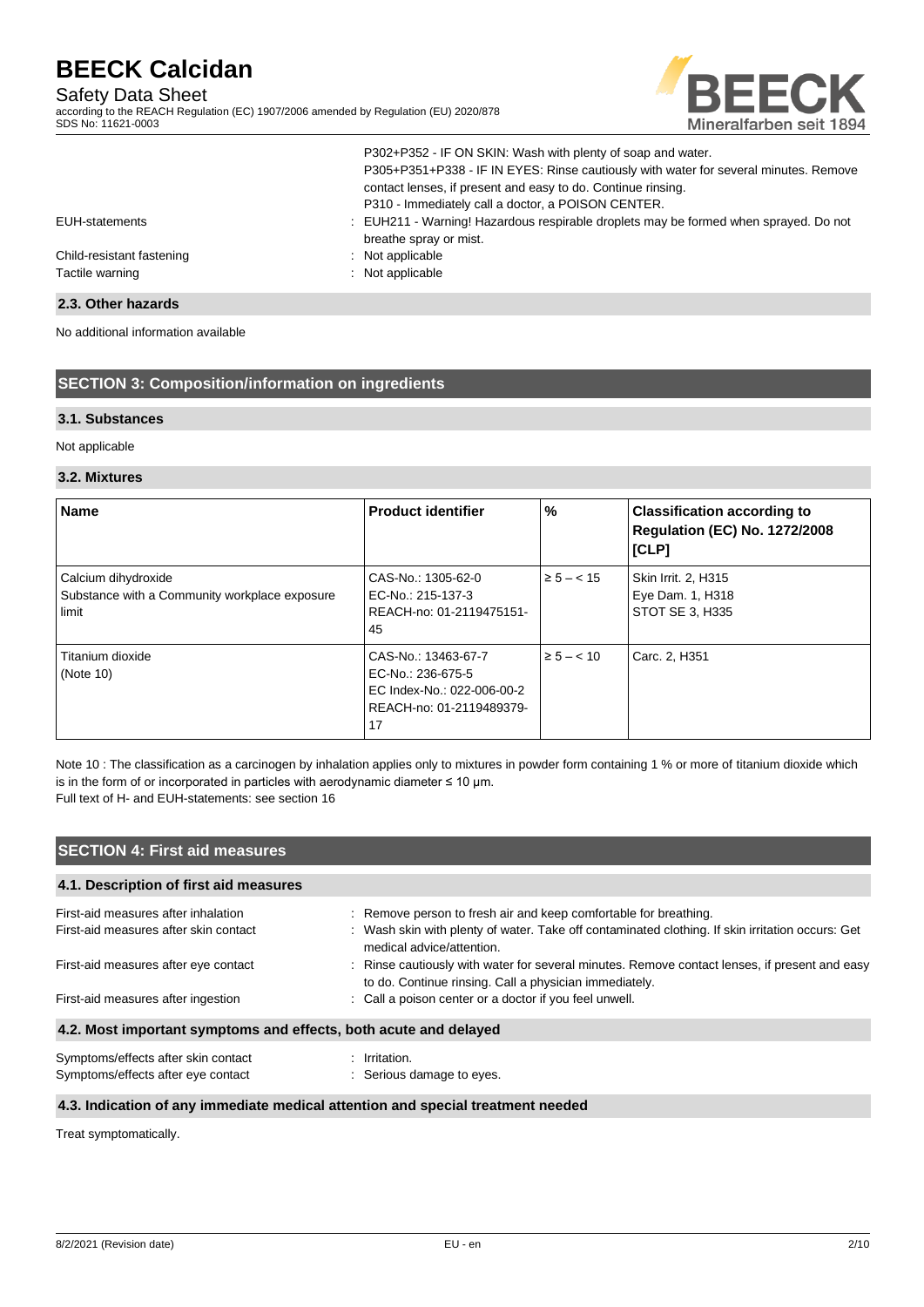## Safety Data Sheet

according to the REACH Regulation (EC) 1907/2006 amended by Regulation (EU) 2020/878 SDS No: 11621-0003



| <b>SECTION 5: Firefighting measures</b>                    |                                                                                                                                             |  |  |
|------------------------------------------------------------|---------------------------------------------------------------------------------------------------------------------------------------------|--|--|
| 5.1. Extinguishing media                                   |                                                                                                                                             |  |  |
| Suitable extinguishing media                               | : Water spray. Dry powder. Foam. Carbon dioxide.                                                                                            |  |  |
| 5.2. Special hazards arising from the substance or mixture |                                                                                                                                             |  |  |
| Hazardous decomposition products in case of fire           | : Toxic fumes may be released.                                                                                                              |  |  |
| 5.3. Advice for firefighters                               |                                                                                                                                             |  |  |
| Protection during firefighting                             | : Do not attempt to take action without suitable protective equipment. Self-contained<br>breathing apparatus. Complete protective clothing. |  |  |

| <b>SECTION 6: Accidental release measures</b>                            |                                                                                                                                                                |
|--------------------------------------------------------------------------|----------------------------------------------------------------------------------------------------------------------------------------------------------------|
| 6.1. Personal precautions, protective equipment and emergency procedures |                                                                                                                                                                |
| 6.1.1. For non-emergency personnel                                       |                                                                                                                                                                |
| Emergency procedures                                                     | : Ventilate spillage area. Avoid contact with skin and eyes.                                                                                                   |
| 6.1.2. For emergency responders                                          |                                                                                                                                                                |
| Protective equipment                                                     | : Do not attempt to take action without suitable protective equipment. For further information<br>refer to section 8: "Exposure controls/personal protection". |
| 6.2. Environmental precautions                                           |                                                                                                                                                                |
| Avoid release to the environment.                                        |                                                                                                                                                                |
| 6.3. Methods and material for containment and cleaning up                |                                                                                                                                                                |
| Methods for cleaning up<br>Other information                             | : Take up liquid spill into absorbent material.<br>Dispose of materials or solid residues at an authorized site.                                               |
| 6.4. Reference to other sections                                         |                                                                                                                                                                |

For further information refer to section 13.

| <b>SECTION 7: Handling and storage</b>                            |                                                                                                                                                 |  |  |  |
|-------------------------------------------------------------------|-------------------------------------------------------------------------------------------------------------------------------------------------|--|--|--|
| 7.1. Precautions for safe handling                                |                                                                                                                                                 |  |  |  |
| Precautions for safe handling                                     | : Ensure good ventilation of the work station. Avoid contact with skin and eyes. Wear<br>personal protective equipment.                         |  |  |  |
| Hygiene measures                                                  | : Wash contaminated clothing before reuse. Do not eat, drink or smoke when using this<br>product. Always wash hands after handling the product. |  |  |  |
| 7.2. Conditions for safe storage, including any incompatibilities |                                                                                                                                                 |  |  |  |
| Storage conditions<br>Storage temperature                         | : Store in a well-ventilated place. Keep cool.<br>: $5-25$ °C                                                                                   |  |  |  |
| 7.3. Specific end use(s)                                          |                                                                                                                                                 |  |  |  |

See Section 1.

## **SECTION 8: Exposure controls/personal protection**

## **8.1. Control parameters**

## **8.1.1 National occupational exposure and biological limit values**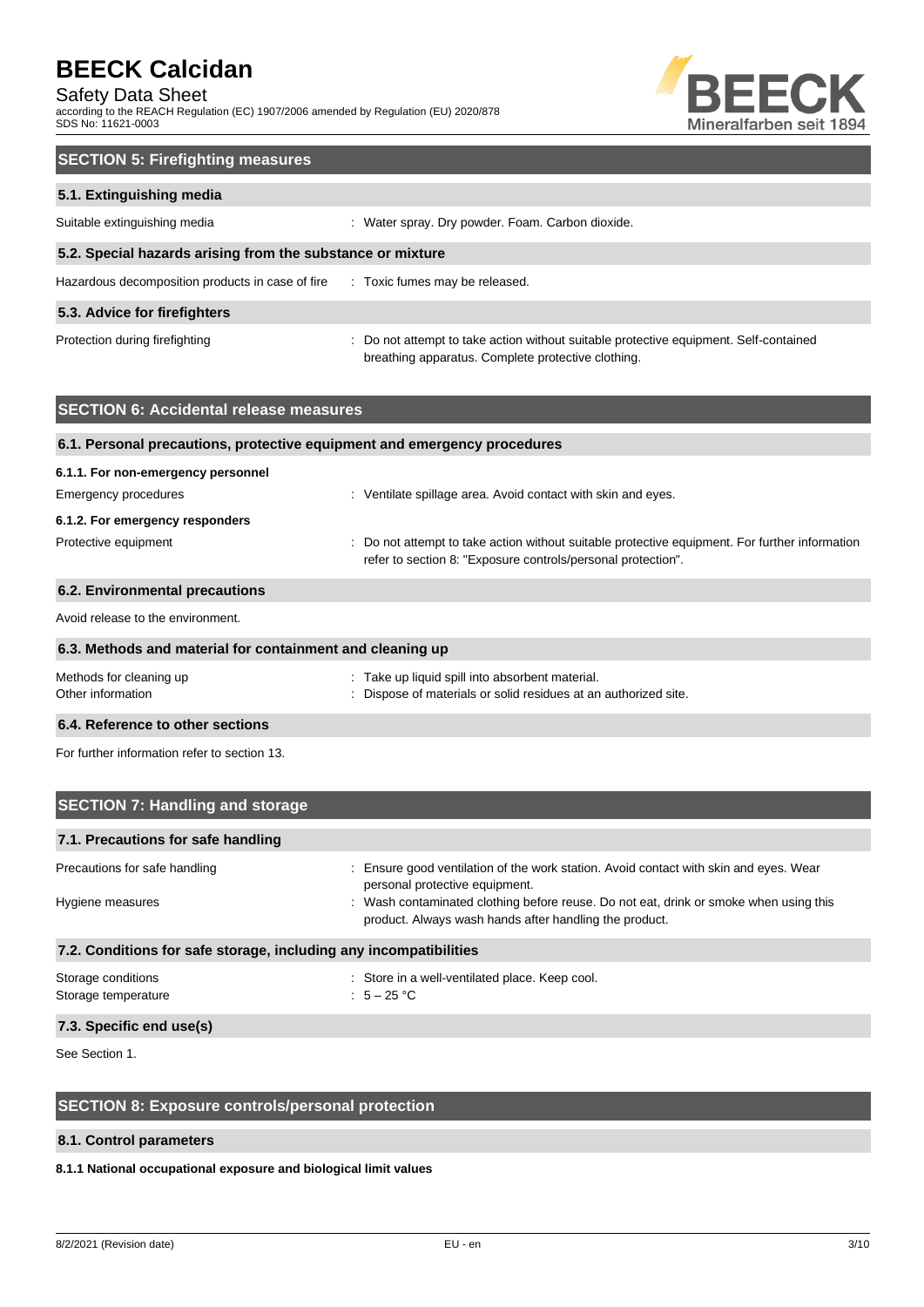Safety Data Sheet

according to the REACH Regulation (EC) 1907/2006 amended by Regulation (EU) 2020/878 SDS No: 11621-0003



| Calcium dihydroxide (1305-62-0)                    |                                           |  |
|----------------------------------------------------|-------------------------------------------|--|
| EU - Indicative Occupational Exposure Limit (IOEL) |                                           |  |
| Local name                                         | Calcium dihydroxide                       |  |
| <b>IOEL TWA</b>                                    | 1 mg/m <sup>3</sup> (Respirable fraction) |  |
| <b>IOEL STEL</b>                                   | 4 mg/m <sup>3</sup> (Respirable fraction) |  |
| Regulatory reference                               | COMMISSION DIRECTIVE (EU) 2017/164        |  |

## **8.1.2. Recommended monitoring procedures**

No additional information available

#### **8.1.3. Air contaminants formed**

No additional information available

#### **8.1.4. DNEL and PNEC**

No additional information available

#### **8.1.5. Control banding**

No additional information available

### **8.2. Exposure controls**

#### **8.2.1. Appropriate engineering controls**

#### **Appropriate engineering controls:**

Ensure good ventilation of the work station.

#### **8.2.2. Personal protection equipment**

#### **Personal protective equipment symbol(s):**



#### **8.2.2.1. Eye and face protection**

**Eye protection:** Safety glasses

#### **8.2.2.2. Skin protection**

**Skin and body protection:** Wear suitable protective clothing

#### **Hand protection:** Protective gloves

#### **8.2.2.3. Respiratory protection**

**Respiratory protection:** In case of insufficient ventilation, wear suitable respiratory equipment

## **8.2.2.4. Thermal hazards**

No additional information available

#### **8.2.3. Environmental exposure controls**

#### **Environmental exposure controls:** Avoid release to the environment.

8/2/2021 (Revision date) EU - en 4/10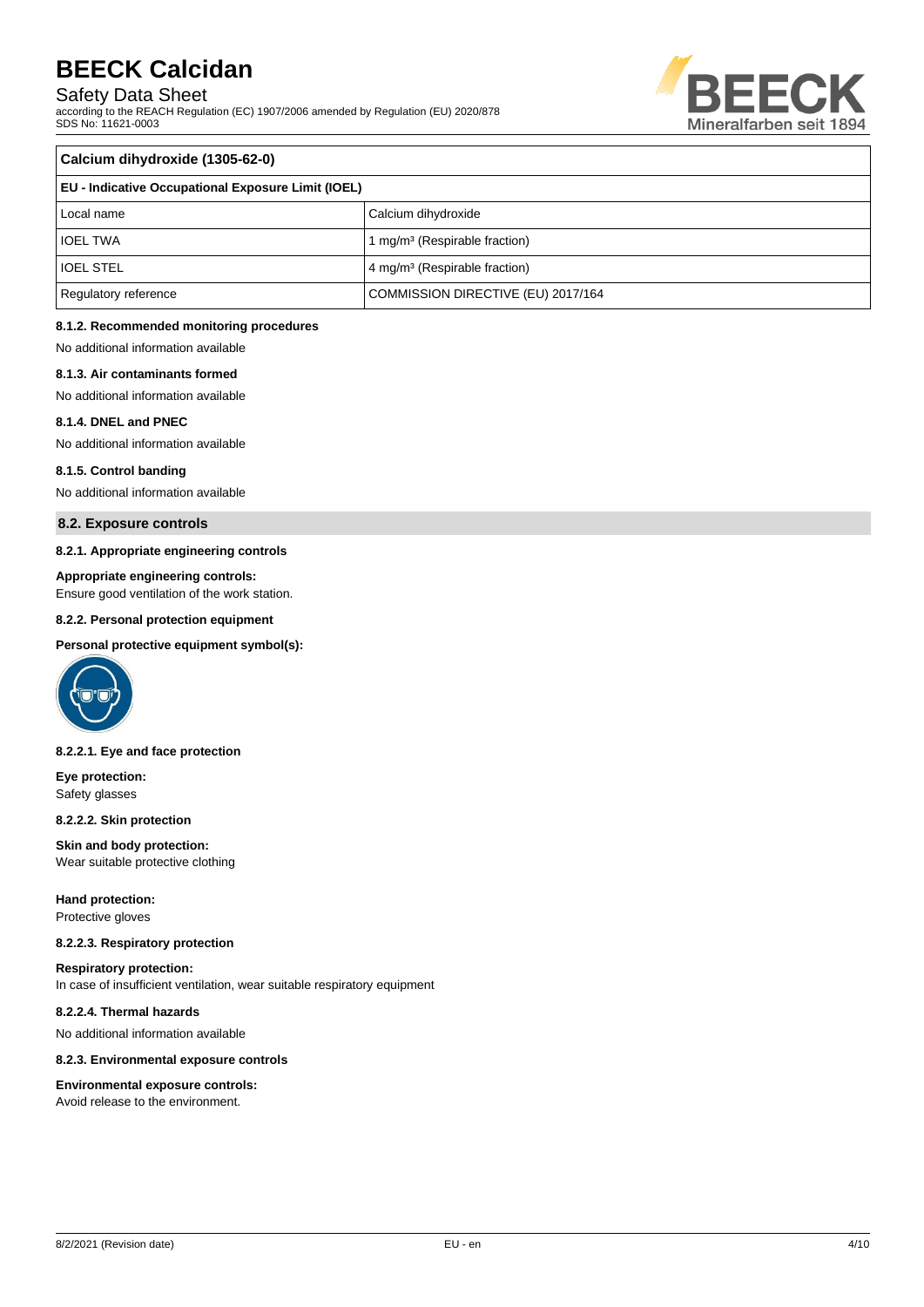## Safety Data Sheet

according to the REACH Regulation (EC) 1907/2006 amended by Regulation (EU) 2020/878 SDS No: 11621-0003



## **SECTION 9: Physical and chemical properties**

## **9.1. Information on basic physical and chemical properties**

| Physical state<br>Colour<br>Odour<br>Odour threshold | Liquid<br>White.<br>Mild.<br>Not available |
|------------------------------------------------------|--------------------------------------------|
| Melting point                                        | Not available                              |
| Freezing point                                       | : Not available                            |
| Boiling point                                        | Not available                              |
| Flammability                                         | Not applicable                             |
| <b>Explosive limits</b>                              | Not available                              |
| Lower explosive limit (LEL)                          | Not available                              |
| Upper explosive limit (UEL)                          | : Not available                            |
| Flash point                                          | Not available                              |
| Auto-ignition temperature                            | Not available                              |
| Decomposition temperature                            | Not available                              |
| рH                                                   | 11                                         |
| Viscosity, kinematic                                 | Not available                              |
| Viscosity, dynamic                                   | 100 mPa·s ISO 2555                         |
| Solubility                                           | Not available                              |
| Partition coefficient n-octanol/water (Log Kow)      | Not available                              |
| Vapour pressure                                      | Not available                              |
| Vapour pressure at 50 °C                             | Not available                              |
| Density                                              | : 1.25 g/cm <sup>3</sup>                   |
| Relative density                                     | Not available                              |
| Relative vapour density at 20 °C                     | Not available                              |
| Particle size                                        | Not applicable                             |
| Particle size distribution                           | Not applicable                             |
| Particle shape                                       | Not applicable                             |
| Particle aspect ratio                                | Not applicable                             |
| Particle aggregation state                           | Not applicable                             |
| Particle agglomeration state                         | Not applicable                             |
| Particle specific surface area                       | Not applicable                             |
| Particle dustiness                                   | Not applicable                             |
|                                                      |                                            |

## **9.2. Other information**

#### **9.2.1. Information with regard to physical hazard classes**

No additional information available

#### **9.2.2. Other safety characteristics**

| VOC content | $\therefore$ $\leq$ 2 g/l |
|-------------|---------------------------|

## **SECTION 10: Stability and reactivity**

#### **10.1. Reactivity**

The product is non-reactive under normal conditions of use, storage and transport.

## **10.2. Chemical stability**

Stable under normal conditions.

#### **10.3. Possibility of hazardous reactions**

No dangerous reactions known under normal conditions of use.

### **10.4. Conditions to avoid**

None under recommended storage and handling conditions (see section 7).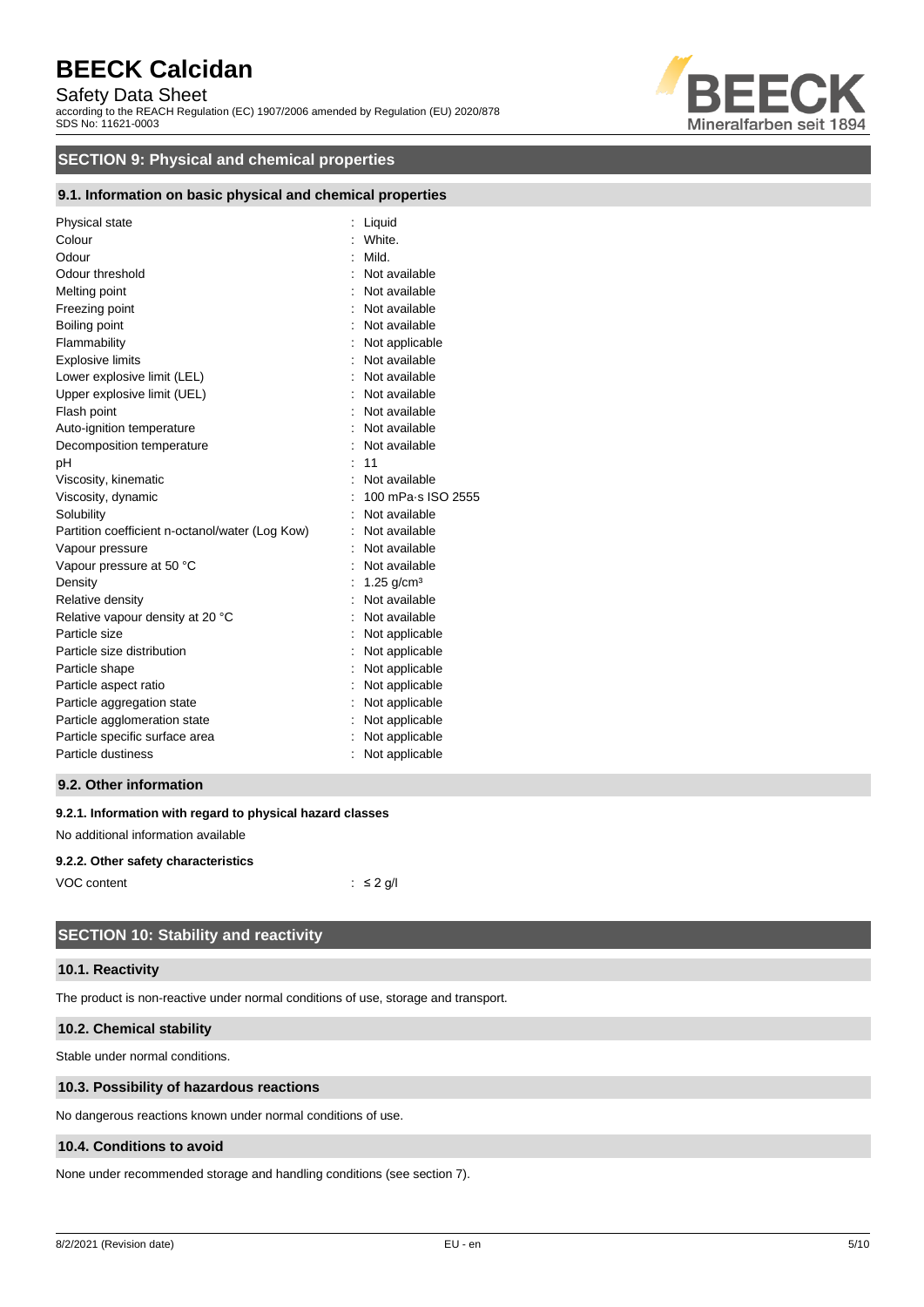Safety Data Sheet

according to the REACH Regulation (EC) 1907/2006 amended by Regulation (EU) 2020/878 SDS No: 11621-0003



## **10.5. Incompatible materials**

No additional information available

#### **10.6. Hazardous decomposition products**

Under normal conditions of storage and use, hazardous decomposition products should not be produced.

## **SECTION 11: Toxicological information**

| 11.1. Information on hazard classes as defined in Regulation (EC) No 1272/2008                               |                                                                                           |  |  |  |  |
|--------------------------------------------------------------------------------------------------------------|-------------------------------------------------------------------------------------------|--|--|--|--|
| Acute toxicity (oral)<br>Acute toxicity (dermal)<br>Acute toxicity (inhalation)<br>Skin corrosion/irritation | Not classified<br>Not classified<br>: Not classified<br>Causes skin irritation.<br>pH: 11 |  |  |  |  |
| Serious eye damage/irritation                                                                                | : Causes serious eye damage.<br>pH: 11                                                    |  |  |  |  |
| Respiratory or skin sensitisation                                                                            | Not classified                                                                            |  |  |  |  |
| Germ cell mutagenicity                                                                                       | Not classified                                                                            |  |  |  |  |
| Carcinogenicity                                                                                              | Not classified.                                                                           |  |  |  |  |
| Titanium dioxide (13463-67-7)                                                                                |                                                                                           |  |  |  |  |
| IARC group                                                                                                   | 2B - Possibly carcinogenic to humans                                                      |  |  |  |  |
| Reproductive toxicity                                                                                        | Not classified                                                                            |  |  |  |  |
| STOT-single exposure                                                                                         | Not classified                                                                            |  |  |  |  |
| Calcium dihydroxide (1305-62-0)                                                                              |                                                                                           |  |  |  |  |
| STOT-single exposure                                                                                         | May cause respiratory irritation.                                                         |  |  |  |  |
| STOT-repeated exposure                                                                                       | Not classified                                                                            |  |  |  |  |
| Aspiration hazard                                                                                            | Not classified                                                                            |  |  |  |  |

### **11.2. Information on other hazards**

No additional information available

## **SECTION 12: Ecological information**

## **12.1. Toxicity**

| Ecology - general                                            | : The product is not considered harmful to aquatic organisms nor to cause long-term adverse<br>effects in the environment. |
|--------------------------------------------------------------|----------------------------------------------------------------------------------------------------------------------------|
| Hazardous to the aquatic environment, short-term<br>(acute)  | Not classified                                                                                                             |
| Hazardous to the aquatic environment, long-term<br>(chronic) | Not classified                                                                                                             |
| 12.2. Persistence and degradability                          |                                                                                                                            |

No additional information available

### **12.3. Bioaccumulative potential**

No additional information available

## **12.4. Mobility in soil**

No additional information available

## **12.5. Results of PBT and vPvB assessment**

No additional information available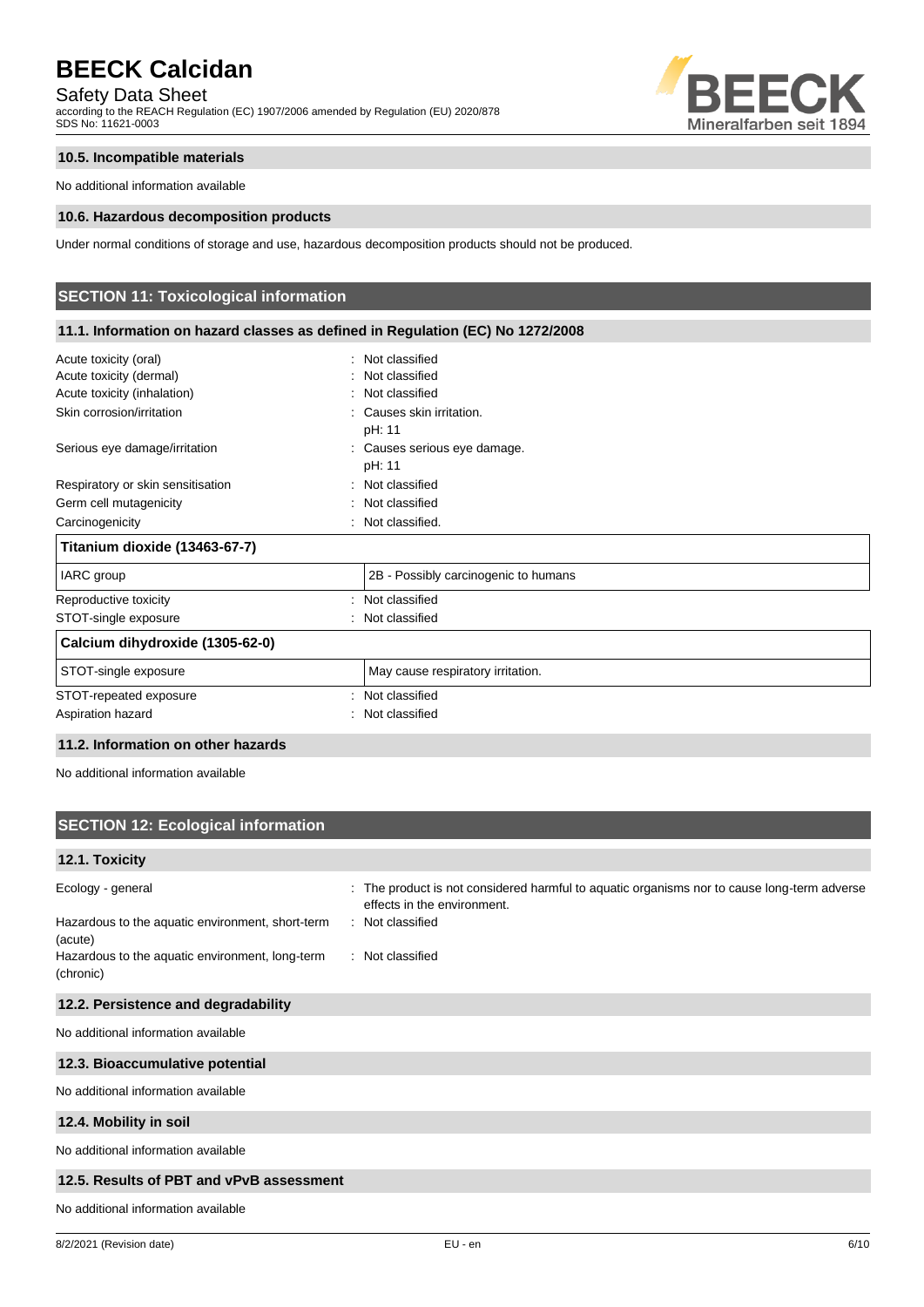## Safety Data Sheet

according to the REACH Regulation (EC) 1907/2006 amended by Regulation (EU) 2020/878 SDS No: 11621-0003



## **12.6. Endocrine disrupting properties**

No additional information available

#### **12.7. Other adverse effects**

No additional information available

## **SECTION 13: Disposal considerations**

## **13.1. Waste treatment methods**

Waste treatment methods : Dispose of contents/container in accordance with licensed collector's sorting instructions. European List of Waste (LoW) code : 08 01 11<sup>\*</sup> - waste paint and varnish containing organic solvents or other dangerous substances

## **SECTION 14: Transport information**

## In accordance with ADR / IMDG / IATA / ADN / RID **ADR IMDG IATA ADN RID 14.1. UN number or ID number** Not regulated Not regulated Not regulated Not regulated Not regulated Not regulated Not regulated **14.2. UN proper shipping name** Not regulated Not regulated Not regulated Not regulated Not regulated Not regulated Not regulated **14.3. Transport hazard class(es)** Not regulated Not regulated Not regulated Not regulated Not regulated Not regulated Not regulated **14.4. Packing group** Not regulated Not regulated Not regulated Not regulated Not regulated Not regulated Not regulated **14.5. Environmental hazards** Not regulated Not regulated Not regulated Not regulated Not regulated Not regulated Not regulated No supplementary information available

## **14.6. Special precautions for user**

## **Overland transport**

Not regulated

#### **Transport by sea**

Not regulated

## **Air transport**

Not regulated

## **Inland waterway transport**

Not regulated

**Rail transport** Not regulated

## **14.7. Maritime transport in bulk according to IMO instruments**

Not applicable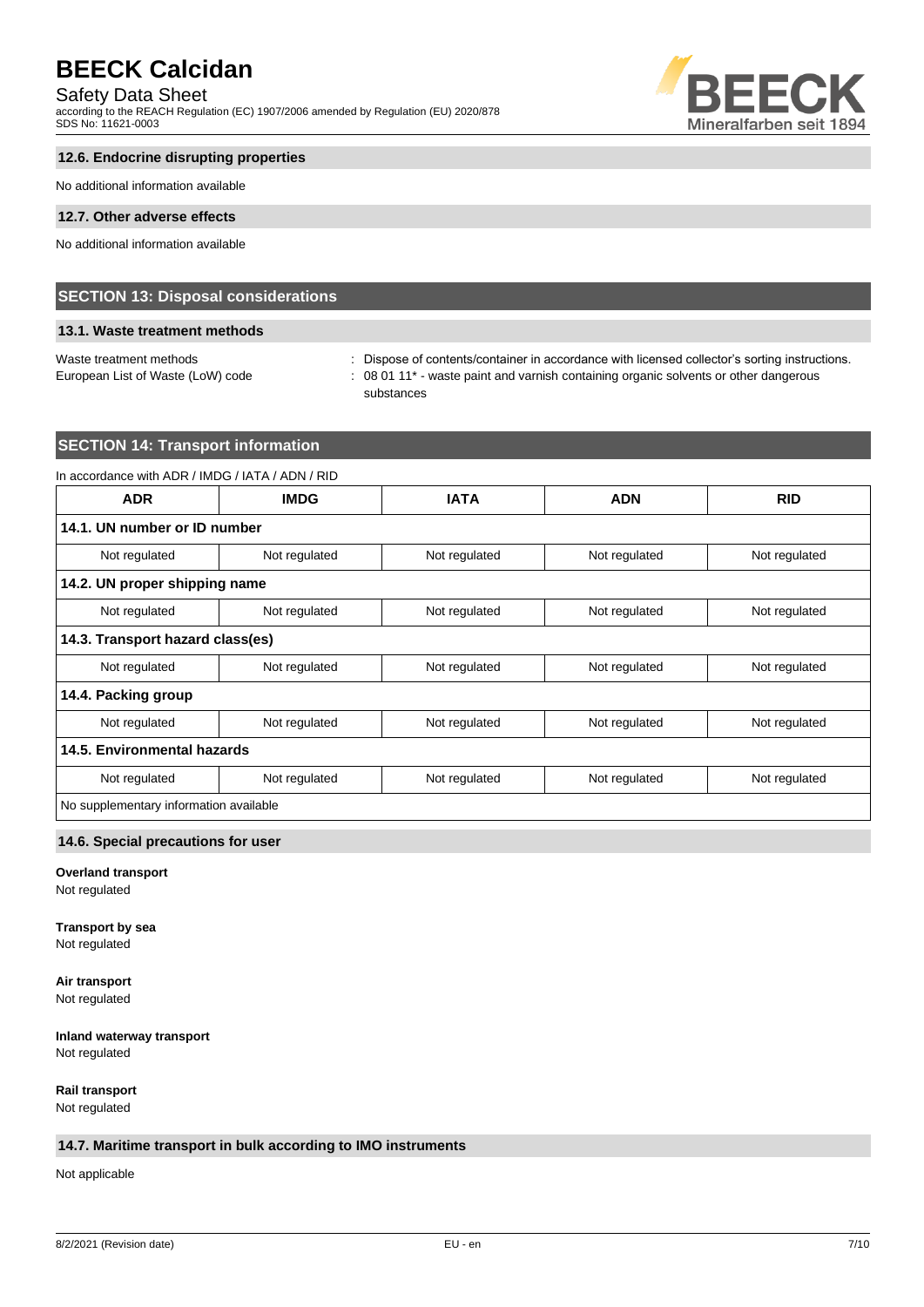## Safety Data Sheet

according to the REACH Regulation (EC) 1907/2006 amended by Regulation (EU) 2020/878 SDS No: 11621-0003



## **SECTION 15: Regulatory information**

**15.1. Safety, health and environmental regulations/legislation specific for the substance or mixture**

### **15.1.1. EU-Regulations**

Contains no REACH substances with Annex XVII restrictions

Contains no substance on the REACH candidate list

Contains no REACH Annex XIV substances

Contains no substance subject to Regulation (EU) No 649/2012 of the European Parliament and of the Council of 4 July 2012 concerning the export and import of hazardous chemicals.

Contains no substance subject to Regulation (EU) No 2019/1021 of the European Parliament and of the Council of 20 June 2019 on persistent organic pollutants

Contains no substance subject to Regulation (EU) 2019/1148 of the European Parliament and of the Council of 20 June 2019 on the marketing and use of explosives precursors.

VOC content : ≤ 2 g/l

#### **15.1.2. National regulations**

No additional information available

#### **15.2. Chemical safety assessment**

No chemical safety assessment has been carried out

## **SECTION 16: Other information**

| <b>Abbreviations and acronyms:</b> |                                                                                                 |  |  |
|------------------------------------|-------------------------------------------------------------------------------------------------|--|--|
| <b>ADN</b>                         | European Agreement concerning the International Carriage of Dangerous Goods by Inland Waterways |  |  |
| <b>ADR</b>                         | European Agreement concerning the International Carriage of Dangerous Goods by Road             |  |  |
| <b>ATE</b>                         | <b>Acute Toxicity Estimate</b>                                                                  |  |  |
| <b>BCF</b>                         | <b>Bioconcentration factor</b>                                                                  |  |  |
| <b>BLV</b>                         | Biological limit value                                                                          |  |  |
| <b>BOD</b>                         | Biochemical oxygen demand (BOD)                                                                 |  |  |
| COD                                | Chemical oxygen demand (COD)                                                                    |  |  |
| <b>DMEL</b>                        | <b>Derived Minimal Effect level</b>                                                             |  |  |
| <b>DNEL</b>                        | Derived-No Effect Level                                                                         |  |  |
| EC-No.                             | European Community number                                                                       |  |  |
| <b>EC50</b>                        | Median effective concentration                                                                  |  |  |
| EN                                 | European Standard                                                                               |  |  |
| <b>IARC</b>                        | International Agency for Research on Cancer                                                     |  |  |
| <b>IATA</b>                        | International Air Transport Association                                                         |  |  |
| <b>IMDG</b>                        | International Maritime Dangerous Goods                                                          |  |  |
| <b>LC50</b>                        | Median lethal concentration                                                                     |  |  |
| LD50                               | Median lethal dose                                                                              |  |  |
| LOAEL                              | Lowest Observed Adverse Effect Level                                                            |  |  |
| <b>NOAEC</b>                       | No-Observed Adverse Effect Concentration                                                        |  |  |
| <b>NOAEL</b>                       | No-Observed Adverse Effect Level                                                                |  |  |
| <b>NOEC</b>                        | No-Observed Effect Concentration                                                                |  |  |
| <b>OECD</b>                        | Organisation for Economic Co-operation and Development                                          |  |  |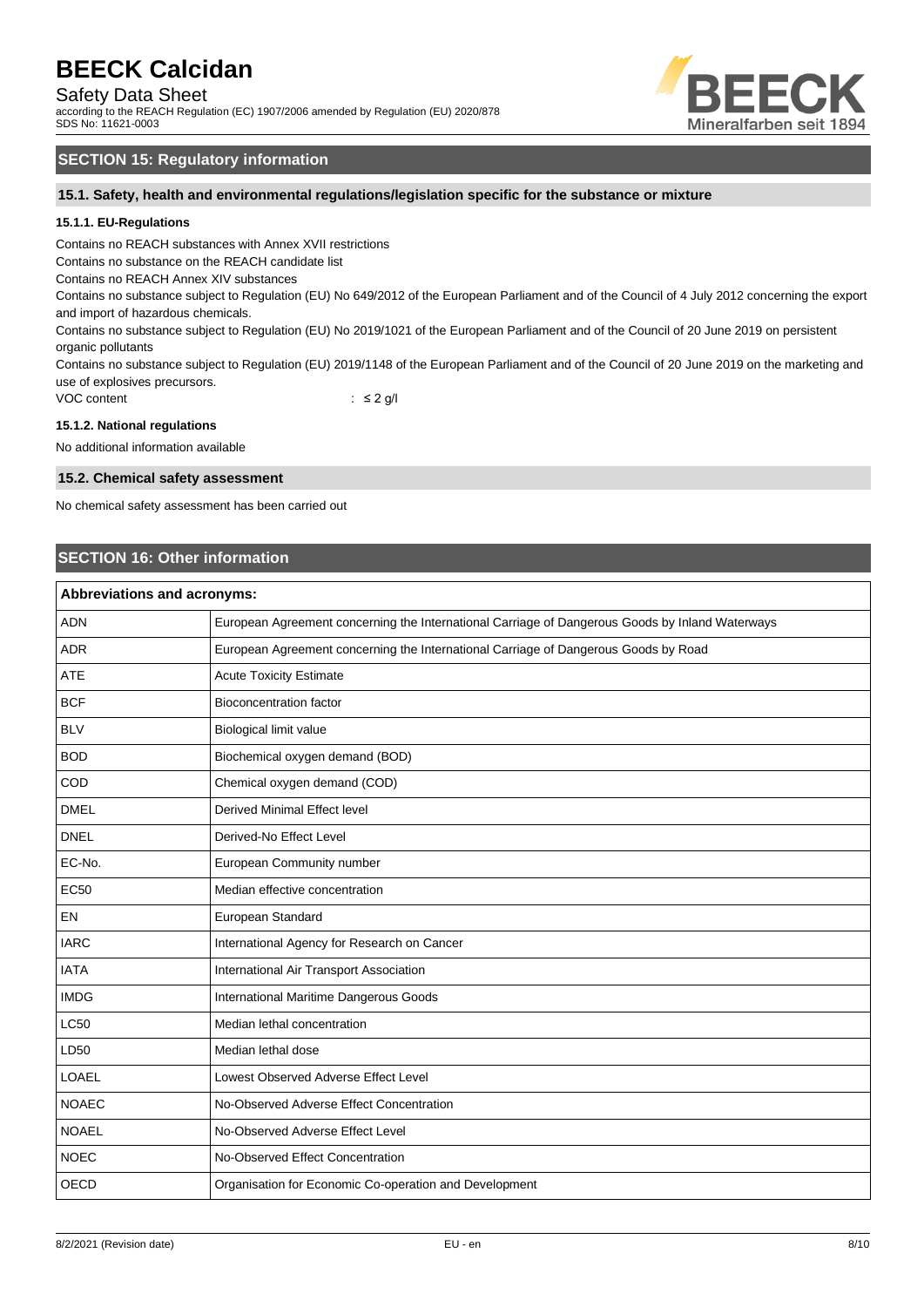Safety Data Sheet

according to the REACH Regulation (EC) 1907/2006 amended by Regulation (EU) 2020/878 SDS No: 11621-0003



| <b>Abbreviations and acronyms:</b> |                                                                                                     |  |  |  |
|------------------------------------|-----------------------------------------------------------------------------------------------------|--|--|--|
| <b>OEL</b>                         | Occupational Exposure Limit                                                                         |  |  |  |
| PBT                                | Persistent Bioaccumulative Toxic                                                                    |  |  |  |
| PNEC                               | <b>Predicted No-Effect Concentration</b>                                                            |  |  |  |
| <b>RID</b>                         | Regulations concerning the International Carriage of Dangerous Goods by Rail                        |  |  |  |
| <b>SDS</b>                         | Safety Data Sheet                                                                                   |  |  |  |
| <b>STP</b>                         | Sewage treatment plant                                                                              |  |  |  |
| ThOD                               | Theoretical oxygen demand (ThOD)                                                                    |  |  |  |
| <b>TLM</b>                         | <b>Median Tolerance Limit</b>                                                                       |  |  |  |
| <b>VOC</b>                         | Volatile Organic Compounds                                                                          |  |  |  |
| CAS-No.                            | <b>Chemical Abstract Service number</b>                                                             |  |  |  |
| <b>N.O.S.</b>                      | Not Otherwise Specified                                                                             |  |  |  |
| vPvB                               | Very Persistent and Very Bioaccumulative                                                            |  |  |  |
| ED                                 | Endocrine disrupting properties                                                                     |  |  |  |
| <b>DOT</b>                         | Department of Transport                                                                             |  |  |  |
| <b>TDG</b>                         | Transportation of Dangerous Goods                                                                   |  |  |  |
| <b>REACH</b>                       | Registration, Evaluation, Authorisation and Restriction of Chemicals Regulation (EC) No 1907/2006   |  |  |  |
| <b>GHS</b>                         | Globally Harmonized System of Classification, Labelling and Packaging of Chemicals                  |  |  |  |
| CAS                                | CAS (Chemical Abstracts Service) number                                                             |  |  |  |
| <b>IBC-Code</b>                    | International Code for the Construction and Equipment of Ships carrying Dangerous Chemicals in Bulk |  |  |  |
| <b>CLP</b>                         | Classification Labelling Packaging Regulation; Regulation (EC) No 1272/2008                         |  |  |  |
| MARPOL 73/78                       | MARPOL 73/78: International Convention for the Prevention of Pollution From Ships                   |  |  |  |
| <b>ADG</b>                         | Transport of Australian Dangerous Goods                                                             |  |  |  |

Other information **can be regular** : Data of sections 4 to 8, as well as 10 to 12, do partly not refer to the use and the regular employing of the product (in this sense consult information on use and on product), but to liberation of major amounts in case of accidents and irregularities. The information describes exclusively the safety requirements for the product(s) and is based on the present level of our knowledge. The delivery specifications are contained in the corresponding product sheet. This data does not constitute a guarantee for the characteristics of the product(s) as defined by the legal warranty regulations.

| Full text of H- and EUH-statements: |                                                                                                  |  |  |
|-------------------------------------|--------------------------------------------------------------------------------------------------|--|--|
| Carc. 2                             | Carcinogenicity, Category 2                                                                      |  |  |
| <b>EUH211</b>                       | Warning! Hazardous respirable droplets may be formed when sprayed. Do not breathe spray or mist. |  |  |
| Eye Dam. 1                          | Serious eye damage/eye irritation, Category 1                                                    |  |  |
| H315                                | Causes skin irritation.                                                                          |  |  |
| H318                                | Causes serious eye damage.                                                                       |  |  |
| H335                                | May cause respiratory irritation.                                                                |  |  |
| H351                                | Suspected of causing cancer.                                                                     |  |  |
| Skin Irrit, 2                       | Skin corrosion/irritation, Category 2                                                            |  |  |
| STOT SE 3                           | Specific target organ toxicity - Single exposure, Category 3, Respiratory tract irritation       |  |  |